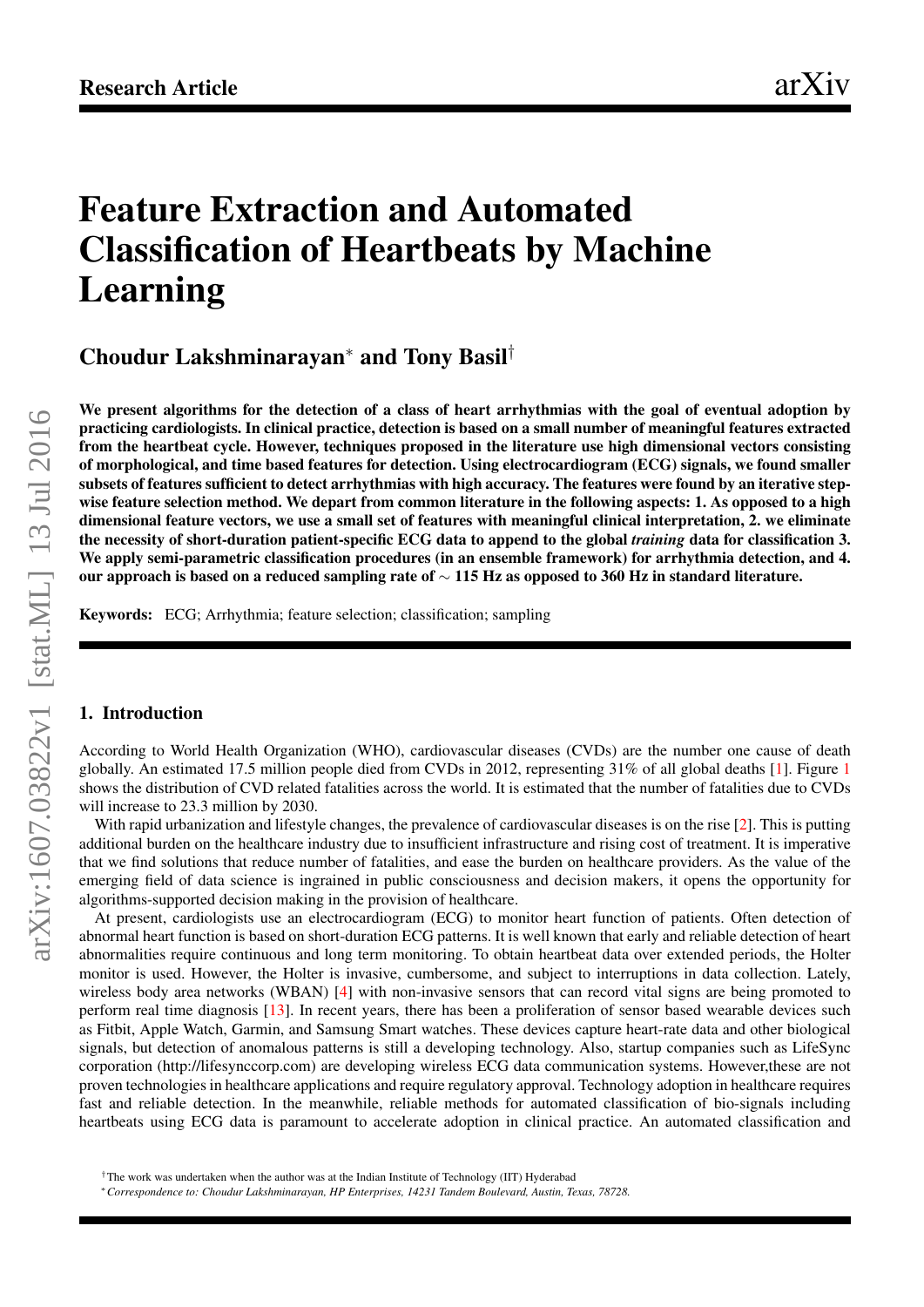<span id="page-1-0"></span>

Figure 1. Number of CDV related fatalities in each region across the world

detection system must be accurate (few misclassification errors), stable (resistant to changes in the data), and use meaningful features. Finally, a lower sampling rate is desirable in the context of WBAN as energy, data transmission and computational resource become critical. Therefore a minimal set of interpretable features, signals sampled at a lower rate, and a well trained algorithm with few underlying mathematical assumptions is desirable. In this paper, we attempt to advance a solution that meets all the criteria mentioned above.

Existing heartbeat classification algorithms generally focus on detecting Ventricular ectopic beats (VEBs). Consultations with cardiologists revealed that detection of VEBs may not be helpful in a clinical setting because they are not *actionable*. The cardiologist cannot provide a meaningful intervention in the presence of VEB patterns in ECG recordings. However, detection of a different kind of arrhythmia, namely, Supraventricular ectopic beats (SVEBs) has significant clinical implications as early detection of SVEBs can prevent fatalities.

In this paper, we propose techniques to detect two types of heartbeat arrhythmias - VEB (to align and compare with existing literature) and SVEB, with an emphasis on minimizing the burden on feature extraction and computational requirements of the algorithm. In existing heartbeat classification techniques, a large number of features are extracted from the ECG signal to train a classifier. While these techniques have been successful in accurate detection of VEB (considered unimportant by medical professionals), detection of SVEB may be improved. But SVEB detection is prone to high false positive rates. In a real world setting, an algorithm with high rate of false positives is undesirable. The feature set is the cornerstone of statistical classification and therefore a judicious selection of a small set of meaningful features is important. Moreover, it is important to employ the most suitable classifier for detection purposes. We propose techniques to accurately classify heartbeats by *training* a classifier using a small feature set (consisting of features in time domain, frequency domain and ECG morphology) obtained by employing a feature selection method [\[5\]](#page-8-4) [\[6\]](#page-8-5).

The paper is organized as follows. Section II describes existing techniques for detecting various types of heart arrhythmias and briefly introduces our work. Section III describes the data, the *training* and *testing* sets, preprocessing, and best practices in handling the data. The various classifiers explored in this study are described briefly in Section IV. Section V summarizes features used in the literature and features we extracted and used for detection. Section VI outlines the metrics used to assess algorithmic performance and Section VII describes the feature extraction and classification of VEB and SVEB followed by an analysis and discussion of experimental results.

# 2. Related Work

Needless to say, classification of heartbeats is a challenging problem. This is due to near chaotic behaviors observed in heart abnormalities. ECG signals of heartbeats are characterized by features known as the P-wave, the QRS complex, and the T-wave (See Figure [2\)](#page-2-0). Typical features in classification include signal samples from the primitive features (P, QRS, T) and mathematical transformations thereof such as Fourier and Wavelets. A substantial number of these features are required for acceptable rates of detection. However, due to large variations within and between patients, the derived features are unstable. Therefore a careful selection of a small set of features related to heart function is essential. Several classifiers have been explored; chiefly the Linear Discriminant Analysis (LDA), mixture of experts (MOE), Artificial Neural Networks (ANN), and Active Learning (AE).

Heartbeat cycles are subject to statistical variation. Figure [3,](#page-3-0) shows variations in normal beats and variations in a type of arrhythmia known as premature ventricular contraction (PVC) between two patients. Due to the erratic behavior of the signals, many of the time domain, frequency domain and ECG morphology features lack the consistency to represent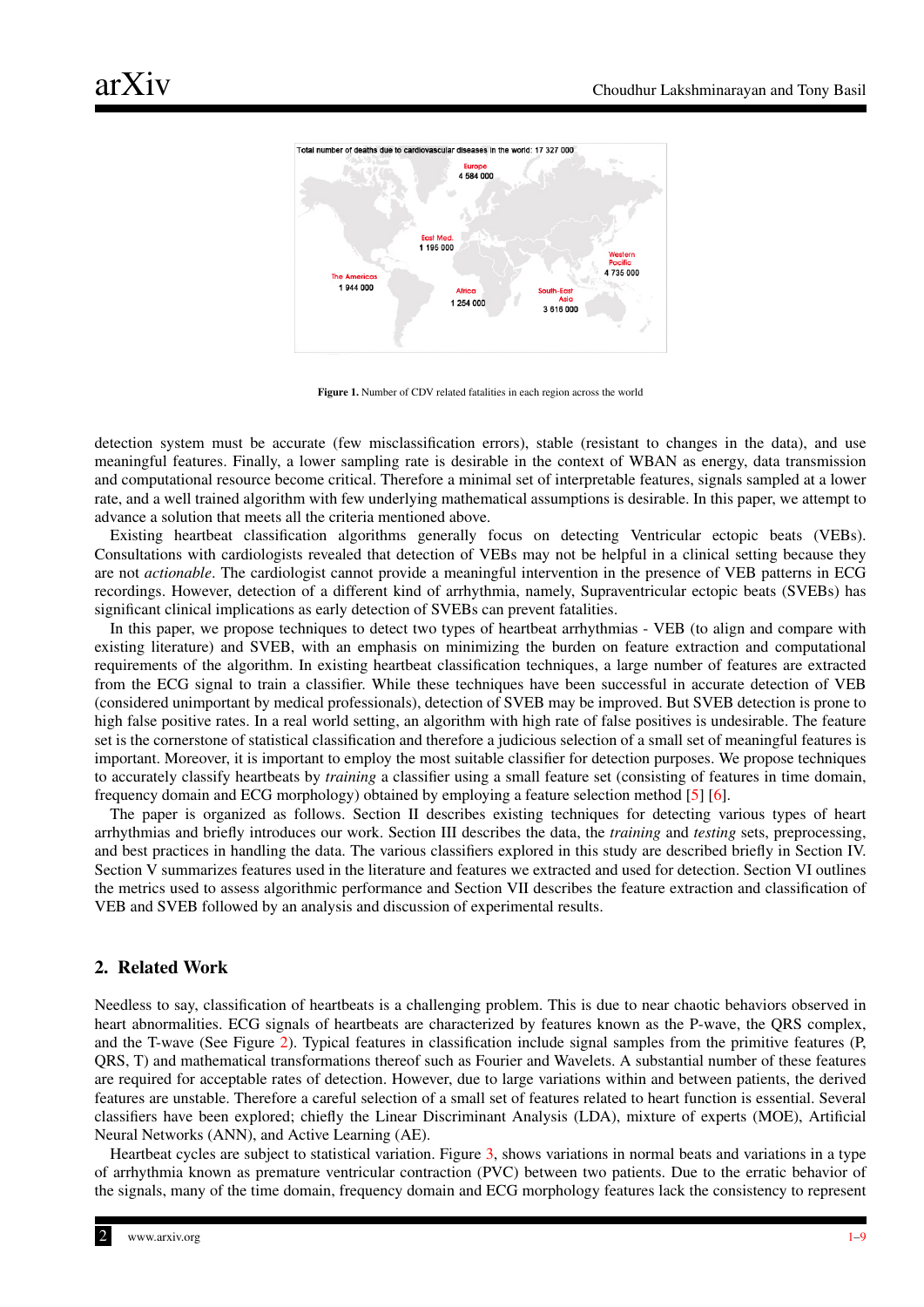<span id="page-2-0"></span>

Figure 2. Cardiac cycle of a typical heartbeat represented by the P-QRS-T wave form

heart function correctly. This affects learning in the training phase and the classifiers fail when applied to a signal from a new patient. Hu et al [\[11\]](#page-8-6) used a mixture of experts model in which a global classifier and a local classifier are combined to make the classification decision. The local classifier is trained on patient specific labeled data and the global classifier uses the entire patient data set. A gating function is used to weight the classification decision from the global and local classifiers. Chazal et al ([\[9\]](#page-8-7), [\[12\]](#page-8-8)) incorporate a similar local-global classifier mixture approach. However, Chazal et al [\[12\]](#page-8-8) differs from Hu et al [\[11\]](#page-8-6) in feature extraction, and the number of patient specific heartbeats used for training the local classifier. In order to extract the various features of a heartbeat, it is crucial that we detect the boundaries of P wave, QRS and T wave. This is difficult because of signal noise. Chazal et al [\[22\]](#page-8-9) used a combination of feature sets from [\[9\]](#page-8-7), wherein the feature set for a particular heartbeat is selected based on the availability of information on the various wave boundaries (P wave, QRS and T wave). Wiens et al [\[7\]](#page-8-10) proposed an active learning technique that reduces the number of patient-specific labeled data required to train a support vector machine classifier (SVM). Ince et al [\[8\]](#page-8-11) proposed classification based on the ANN. In brief, Ince et al [\[8\]](#page-8-11) use wavelet coefficients and time-based features. The wavelet coefficients are projected into a lower dimensional space via a linear transform-principal component analysis (PCA). Needless to say, the resulting features lack clinical interpretation to be pertinent to the cardiologist. The topology of the ANN is determined by varying the input and hidden layer nodes. The ANN is trained using a small *training* set and limited patient-specific data. Alvarado et al [\[13\]](#page-8-3) in a departure from traditional approaches used pulse based representations of signals using time based samplers such as Integrate and Fire (IF) model [\[13\]](#page-8-3). In [\[14\]](#page-8-12), we compared the performance of LDA, QDA and artificial neural networks (ANN) in detecting Ventricular ectopic Beats (VEB). In [\[15\]](#page-8-13), we focused on detecting Supraventricular ectopic Beats (SVEB) and proposed a classification technique based on the variations in the ECG morphology of SVEBs. In [\[16\]](#page-8-14), we propose new features and techniques to detect VEBs and SVEBs. In our approach, we prioritized SVEB over VEB as early detection of SVEB is of greater value to the cardiologist for prompt action than VEB [private communications with cardiologists]. Starting with a set of 31 time domain, frequency domain and morphological features (See Table [4\)](#page-10-1) and using the incremental wrapper approach (step-wise feature selection) [\[5\]](#page-8-4) [\[6\]](#page-8-5), we determined a subset of four (using ANN) and eleven (using LDA) features that best capture heart function dynamics from a clinical standpoint. Upon consulting with practicing cardiologists, we focused on a time domain feature known as pre-RR Interval (The time duration between the current heartbeat and the previous heartbeat). The pre-RR interval duration, while important in practice is subject to variations that renders it indistinguishable from normal beats. To overcome, we apply a normalization technique to reduce its sensitivity to variation (See Section [7.2\)](#page-6-0). The pre-RR interval normalization yields a significant benefit in that it eliminates the necessity of a local classifier on patient-specific data as required by the local classifier in a mixture of experts framework. Lastly, the ANN classifier appears to be a suitable choice as it can model highly non-linear behaviors and it improved classifier performance. An important point to note is the resurgence of *Deep Learning* as a mainstream technology in Big Data. Therefore, the usefulness of ANN in heartbeat detection is a promising area for further examination.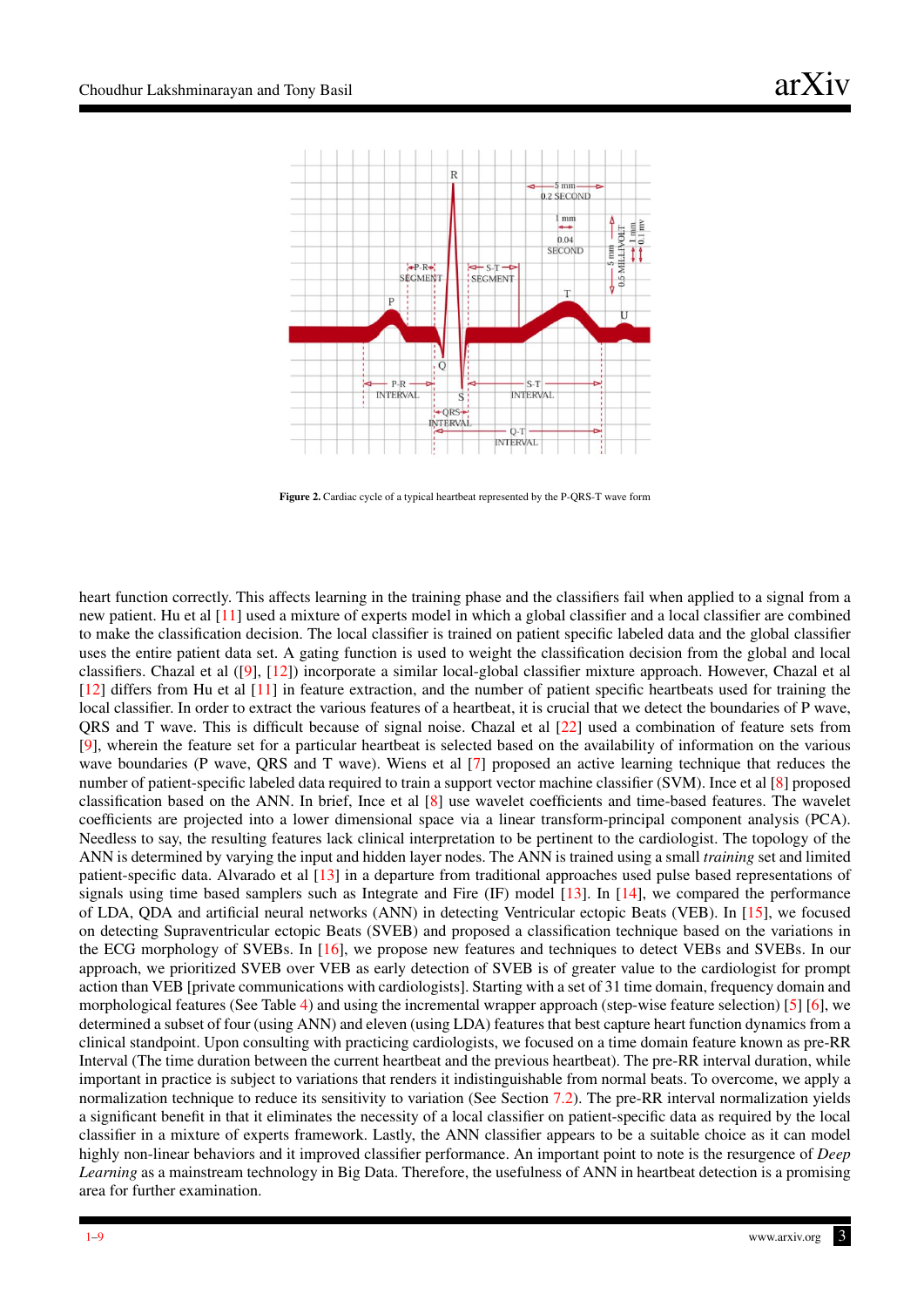<span id="page-3-0"></span>

Figure 3. Example of heartbeat shapes from the MIT-BIH data set. Each column represents a patient and each row the beats for that specific class. Note the variations in the beat morphology across patients as well as within a patient (Source Alvarado et al [\[13\]](#page-8-3))

# 3. Data Description

The labeled *training* and *testing* sets were created from the MIT-BIH [\[10\]](#page-8-15) arrhythmia database consisting of 48 real world patient recordings, each of 30 minute duration. A 22 patient subset consisting of 51,020 heartbeats was chosen as the *training* set, while another subset of 22 patients consisting of 49,711 heartbeats was chosen as the *testing* set. The remaining 4 patient recordings were not considered as they were on pacemakers and consist of only paced, (unknown type) heartbeats in compliance with American Association of Medical Instrumentation (AAMI) [\[17\]](#page-8-16). The recordings were obtained by sampling the signals at the rate of 360 Hz using 11 bit precision A/D converter over a 5mV range. We then down-sampled the signals to ∼ 115 Hz. The lower sample rate was chosen to be on par with Alvarado et al [\[13\]](#page-8-3). With *training* set and *testing* set clearly defined, a set of carefully chosen features were extracted from each heartbeat present in the two datasets. We used the upper channel signal, which was acquired through a modified limb lead (MLL) with electrodes attached to the chest. The Database provides ECG signals with each heartbeat labeled by an expert cardiologist. There are 20 types of beat annotations, as well as 22 types of non-beat annotations, including rhythm annotations. The dataset consisting of 44 patients were divided into two sets DS1 and DS2 where DS1 was used for *training* the algorithms and DS2 was used to evaluate the performance of various statistical classifiers. The sets, DS1, DS2 consist of the following patient records respectively.

DS1 = [101, 106, 108, 109, 112, 114, 115, 116, 118, 119, 122, 124, 201, 203, 205, 207, 208, 209, 215, 220, 223, 230] DS2 = [100, 103, 105, 111, 113, 117, 121, 123, 200, 202, 210, 212, 213, 214, 219, 221, 222, 228, 231, 232, 233, 234] Paced beats = [102, 104, 107, 217].

#### *3.1. ECG Filtering*

Acquisition of ECG recordings involves detecting very low amplitude voltage in a noisy environment. We preprocessed the recordings to reduce the baseline wander and the 60 Hz power line interference. To remove baseline wander, we passed the signal through median filters of window sizes 200ms and 600ms. It removes P-waves, QRS complexes and T-waves leaving behind the baseline wander. By subtracting the baseline wander from the original signal, a filtered signal is obtained. Furthermore, power line interference was removed by using a notch filter centered at 60Hz.

#### *3.2. Heartbeat Classes*

The MIT-BIH database has annotations for 20 different types of heartbeats in its repository. The annotation identifies the R-Peak for each heartbeat, where R-Peak represents the peak of the QRS complex. In accordance with the AAMI standard [\[17\]](#page-8-16), we grouped the heartbeat types into 5 classes. They are Normal and bundle branch block beats (N), Supraventricular ectopic beats (SVEBs), Ventricular ectopic beats (VEBs), Fusion of normal and VEBs (F), and Unknown beats (Q). Table [1](#page-9-0) shows the various heartbeat types listed in the MIT-BIH database. All the results presented are based on binary classifications (SVEB versus the rest, and VEB versus the rest) in compliance with AAMI [\[17\]](#page-8-16) standard and consistent with studies reported in the literature, where the arrhythmia patterns (SVEB, VEB) are classified against the remaining heartbeat classes N, S, F and Q.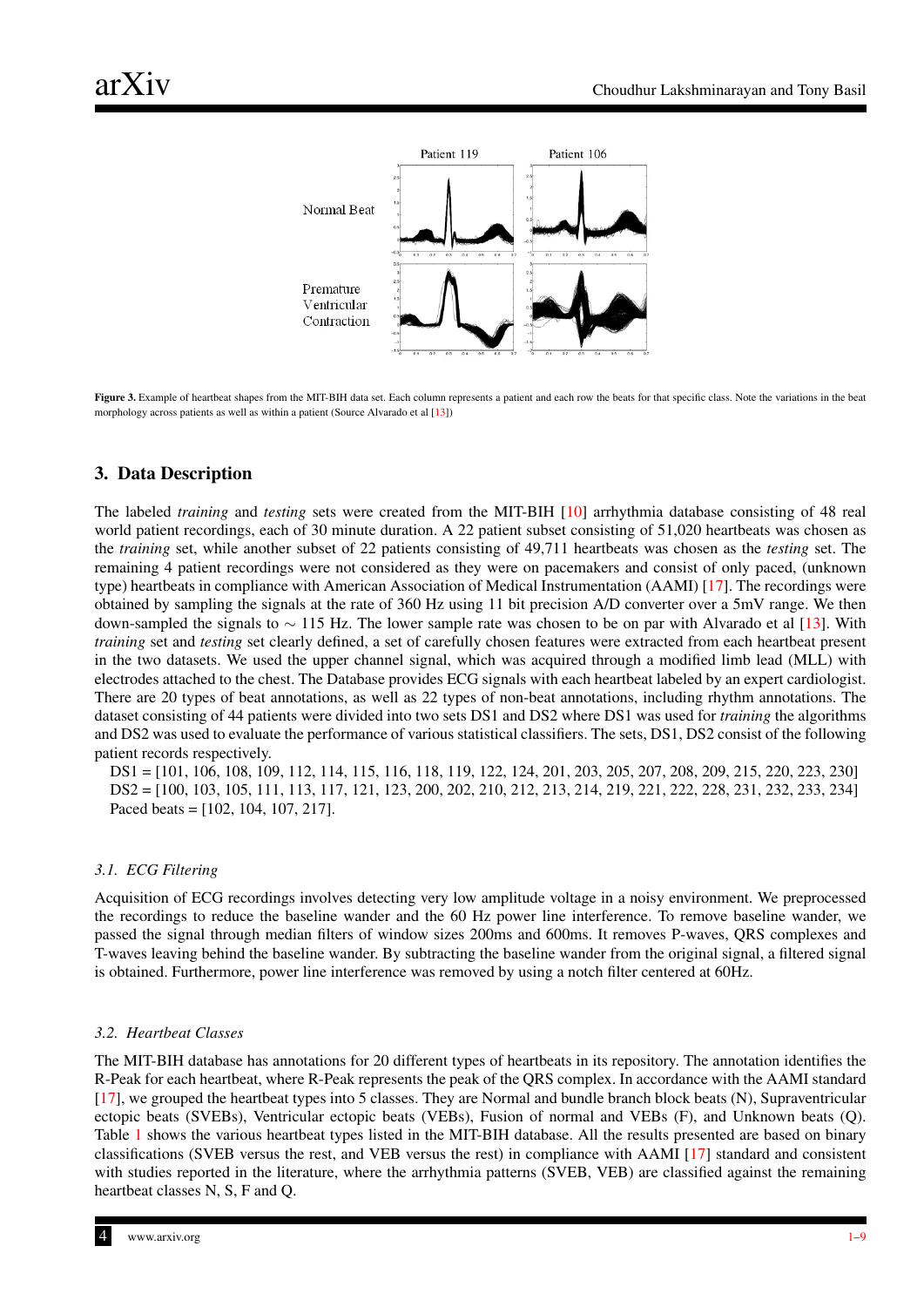## 4. Heartbeat Classification Methods

Existing literature focuses on the detection of Ventricular ectopic beats (VEB) and Supraventricular ectopic beats (SVEB). Although the proposed solutions can accurately detect VEB, they suffer from high false positive rates when applied to SVEB detection. So we lay importance on SVEB detection which is particularly relevant in clinical practice. A variety of classifiers have been proposed in the literature. Most notably, Linear Discriminant Analysis (LDA), Mixture of Experts (MOE), Artificial Neural Networks (ANN) and Active learning (AE). We add to the existing set of classifiers by including Quadratic Discriminant Analysis (QDA), Artificial Neural Networks (ANN) ensembles. We will touch on the highlights of each method briefly in the following.

In the mainstream literature on arrhythmia detection, the LDA is the *de facto* standard. Linear discriminant analysis assigns a *p*-dimensional feature vector into one of *k* classes based on a posterior probability of classification. LDA works best when the underlying probability density function of the data is truly Gaussian. By calculating the posterior probability of class membership of a new example from the *testing* set, the example is classified into one of the *k* classes. Therefore, the classifier chooses the class with highest posterior probability [\[9\]](#page-8-7). While the LDA assumes the class-conditional covariances are equal, QDA on the other hand differs from LDA in that the class-conditional covariances are treated unequal, therefore causing the decision function to be quadratic. Artificial Neural networks (ANN) based on *Back propagation* algorithm is chosen often when it is difficult to mathematically express a relationship between the inputs (feature vector) and the outputs (classes). The attractiveness of ANN is that it does not require a precise mathematical parameterization of the relationship between the input features and the output classes. The ANN learns by iteratively minimizing an error function  $(L<sub>2</sub>)$ -sum of squares-and propagating the error back into the network (*back propagation*) to update the weights until convergence is achieved. For a pictorial description of backpropagation learning algorithm, see Figure [4.](#page-5-0) We use the ANN in an ensemble setting as another classifier. In this approach, neural network models of various topologies are implemented. The ensembles is an approach that utilizes an assembly of networks that work cooperatively to improve performance. Outputs from the ensemble are averages computed from each member of the ensemble. Typically, neural networks are specified by three configurable parameters. They are; number of hidden layer nodes, the statistical distribution of the initial weights, and the learning rate  $(\eta)$ . In practice, the hidden layer nodes are taken to be the sum of input layer and output layer nodes divided by 2 or 3. The initial weights of the neural network are drawn from the uniform probability distribution with variance in the range of (0.1-0.5), and the learning rate ( $\eta$ ) is in the interval (0.1-0.3). See [\[18\]](#page-8-17) for an excellent treatment of ANN based models. In the next step, we run ANN models using different combinations of hidden layer nodes, learning rates, and the weights (uniform with variance between 0.1-0.3) and select the model with the best performance relative to the classifier metrics which are discussed in the next section. Upon selecting the best network topology, we rerun the ANN models iteratively 20 times where the initial weights are generated with varying seed values (the choice of twenty runs is based on experimental trials). This step is to induce variability in the weights. We average the metrics averaged across the 20 runs. We also report the standard error of the metrics to measure algorithm variability (stability). The Mixture of experts (MOE) method employs a number of classifiers and outputs the result from the best performing classifier based on a decision rule. In the heartbeat detection literature, the mixture involves a *local* and a *global* classifier, where the global classifier uses a *training* set consisting of historical patient data and the local classifier uses patient-specific data [\[11\]](#page-8-6). Active learning is a semi-supervised learning paradigm in which the classifier interactively utilizes the *training* data to obtain desired outcomes at new data points. As labeled samples are fewer compared to unlabeled examples, classifiers can actively query the labeled data in the *training* set for classification. There is a need for identifying the best in class features/classifiers since modifications to classifiers proposed in literature [\[8,](#page-8-11) [12\]](#page-8-8) did not achieve desired results. For instance, Chazal et al [\[9\]](#page-8-7) employed a variant of LDA, where each class was assigned a weight to adjust for unequal sample sizes (the class of normal beats dominates the SVEB or VEB classes). Therefore, in order to achieve desirable classification performance, it is imperative that we identify relevant features that are meaningful and a classifier that delivers. So, our focus turned to identifying a small set of features and a dependable classifier. We trained our classifiers to perform both five class classification and four class classification. In five class classification, each heartbeat is classified into one of the following classes - Normal beats, SVEB, VEB, Fusion beats and Paced beats. In four class classification, the heartbeat is classified into one of the following classes - VEB, S1, S2 or Normal beats (See Section [7.1\)](#page-6-1). VEB represents Ventricular ectopic beats while the set of Normal beats is a union of normal beats, fusion beats and paced beats. On analyzing the morphology properties of SVEBs, two different morphological patterns emerged. The SVEB patterns were therefore divided into Classes S1 and S2 representing the two morphological patterns (See Figure [5\)](#page-5-1) and any heartbeat classified as either S1 or S2 is considered to be a SVEB. In accordance with AAMI recommendations [\[17\]](#page-8-16), we compute the performance measures for SVEB by analyzing the ability of a classifier to distinguish SVEB from non-SVEB. While computing the performance measures, the non-SVEB classes (Normal beat, VEB, Fusion beats and Paced beats) are treated as a single class. The performance measures are thus computed for binary classification rather than four(five) class classification. Same protocols were applied to compute performance measures for VEB.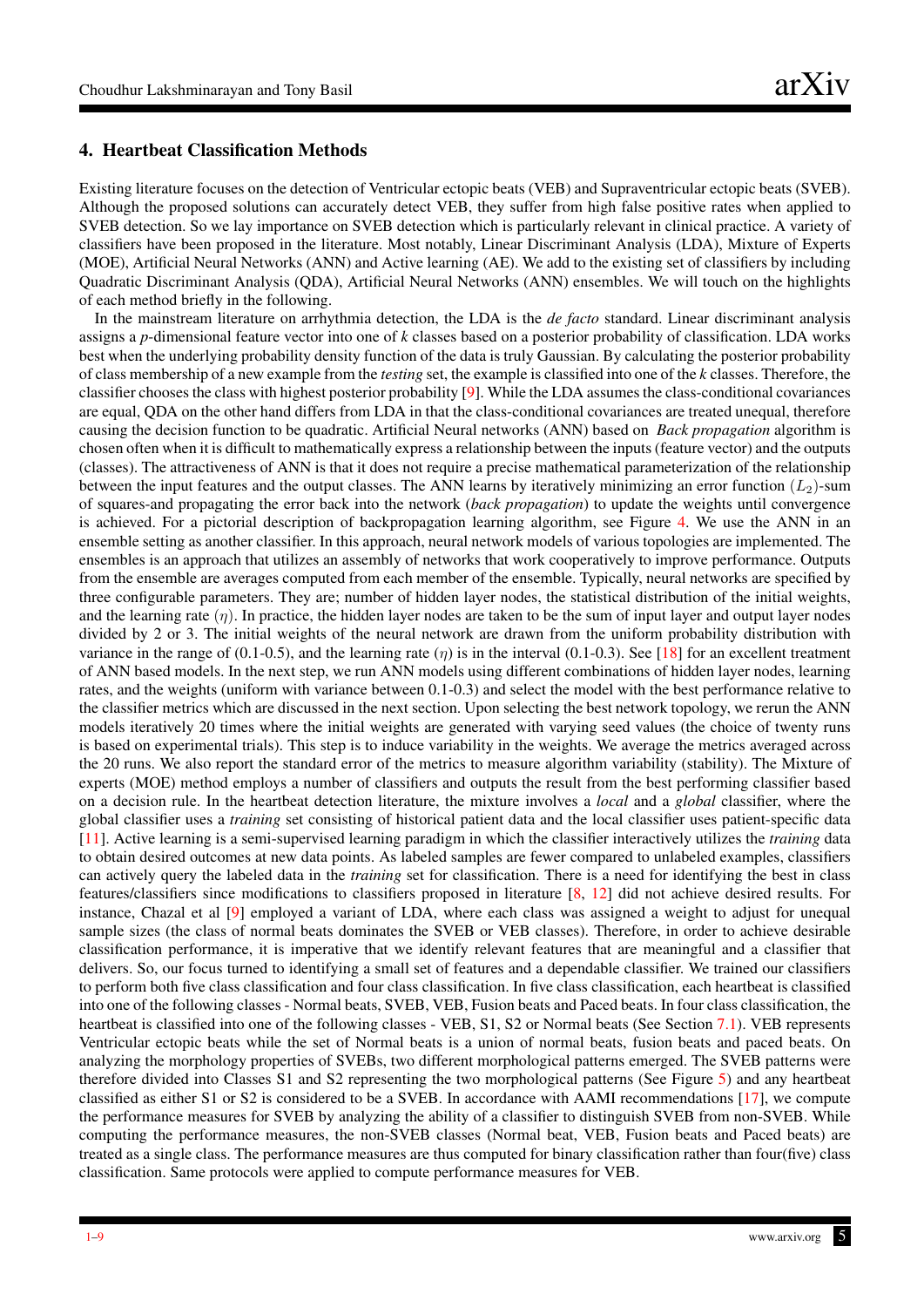<span id="page-5-0"></span>

Figure 4. Schematic illustration of an Artificial Neural Network

<span id="page-5-1"></span>

Figure 5. Classes S1 and S2 representing two different morphological patterns of SVEB

# 5. Heartbeat Classification and Feature Sets

As pointed out, classifiers in the literature are trained using a large number of features (eg. Wiens et al [\[7\]](#page-8-10) use a 67 dimensional feature vector!). Chazal et al [\[9\]](#page-8-7) created a set of eight feature sets FS1-FS8 (see [9] for details). The features are a combination of RR-Interval (4), Heartbeat intervals (3), and Morphology (19) accruing to a total of 26 features (FS1, FS2, FS5, FS6). The feature sets FS3, FS4, FS7, and FS8 contain 22 features each. They analyzed the data using the eight feature sets. Alvarado et al [\[13\]](#page-8-3) used time domain features based on bin counts obtained using Integrate and Fire [\[13\]](#page-8-3) algorithm. While the results delivered using the features are impressive, their justification in practice do not stand to cardiological scrutiny. We constructed a set of 31 features consisting of frequency domain, time-domain (RR-interval, Heartbeat intervals), and morphology features [See Table [4\]](#page-10-1). As the QRS complex is a dominant feature in the heartbeat cycle, we calculate the *energy* ( $\sum x_i^2$ ) within the QRS, QR, and RS segments. These quantities give a measure of variability in the QRS complex. Furthermore, we calculate the energy within the T-wave. Armed with the 31 dimensional feature vector, we apply a dimensionality reduction method to identify a subset of features most correlated to the class label. The feature selection method is known as Incremental wrapper approach [\[5\]](#page-8-4), [\[6\]](#page-8-5). In statistical learning, wrapper methods treat feature selection as a search problem. Various combinations of features are used to assess model performance and then select the best subset of relevant features, while discarding irrelevant ones. Then the subset is used to build a model for upstream scoring. The incremental wrapper scheme works similar to step-wise feature selection procedures common in generalized linear models and logistic regression in the statistics literature. The incremental wrapper method searches exhaustively for the best set of features in an iterative manner. Given a *k*-dimensional vector, theoretically the method involves building  $2^k - 1$  models. For large *k* the exhaustive search is infeasible as it turns out to be NP-hard. So, a forward selection method is applied. In this setting, the procedure begins with a classifier that delivers the best performance based on a single feature from the initial list of 31 features. Subsequently, in the next steps, the feature whose addition to the current subset of feature(s) leads to the highest increase in prediction performance is retained. The procedure is iterated until further addition of features does not yield better performance. In conjunction with ANN, we identified a set of 4 dominant features with good predictive capacity. Similarly, feature selection via LDA identified a 11 dimensional vector ( [See Table [5\]](#page-10-2)). Results show that ANN trained using the 4 dimensional feature vector achieved significant improvement in detecting SVEB (See Table [6\)](#page-10-0).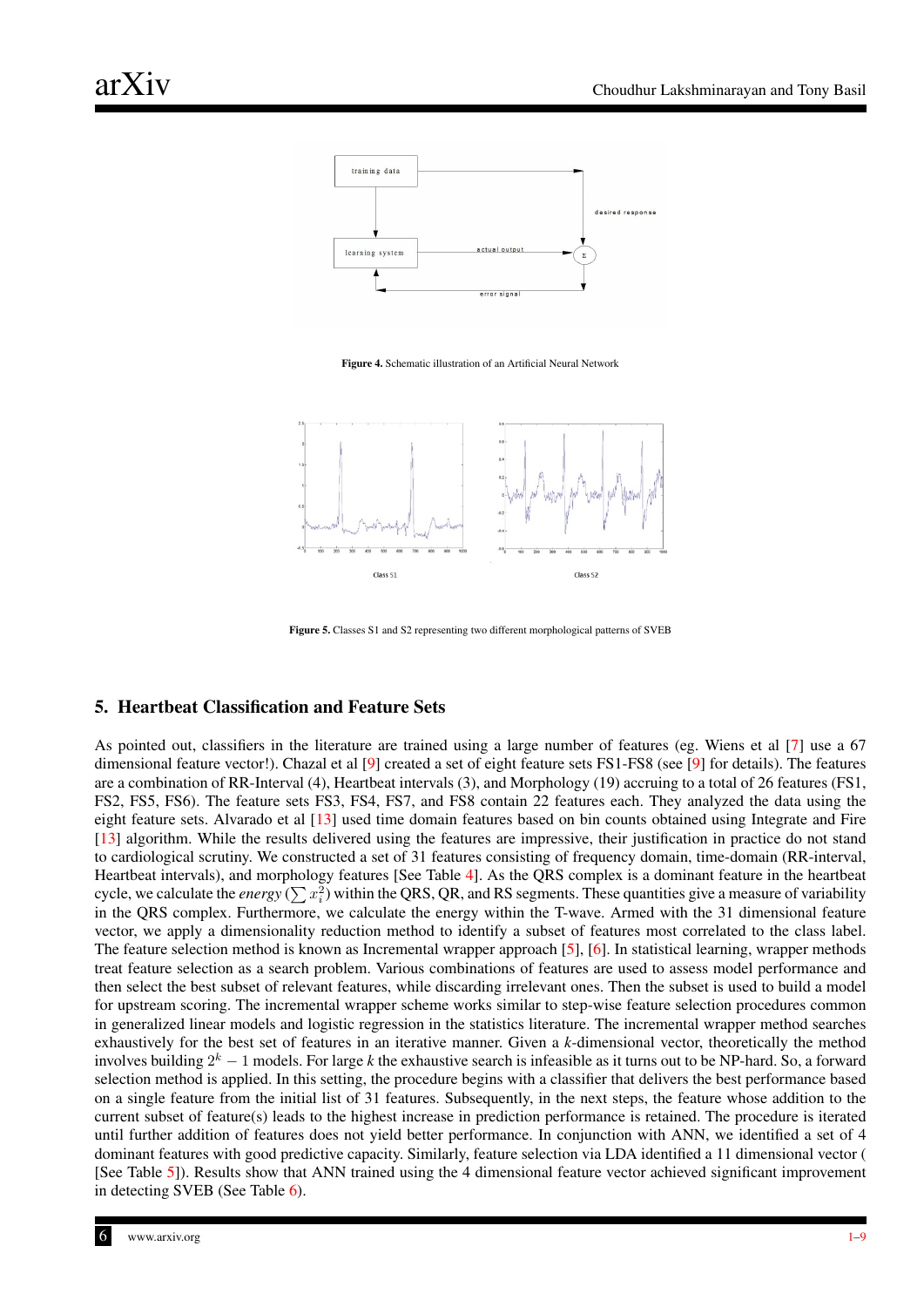## 6. Metrics

A variety of metrics are used to assess classification performance. Adhering to common practice in heartbeat classification, results are reported in terms of sensitivity (Se), specificity (Sp), positive predictive value (PPV), false positive rate (FPR), and the F-Measure. The F-measure is a harmonic mean of Se and PPV and by construction provides a conservative estimate of classifier performance. The various measures are defined as follows: Se =  $\frac{TP}{(TP+FN)}$ , Sp =  $\frac{TN}{TN+FP}$ , PPV =  $\frac{TP}{(TP+FP)}$ , FPR =  $\frac{FP}{(TN+FP)}$  and F-Measure =  $\frac{2*Se*PPV}{Se+PPV}$ . where TP (True Positives): is the number of heartbeats that truly belong to class *i* that are correctly assigned to class *i*; FN (False Negatives) is the number of heartbeats belonging to class *i* that are incorrectly classified to class *j*,  $(j \neq i)$ ; FP (False Positives) is the number of heartbeats belonging to class *j*,  $(j \neq i)$ , that are incorrectly classified to class *i*; and finally TN (True Negatives) is the number of heartbeats of class *j*  $(j \neq i)$  that are correctly classified to class *j*. In passing, we note that sensitivity (Se) and (PPV) correspond to *recall* and *precision* respectively in the information retrieval literature.

## 7. Classification of arrhythmia patterns

#### <span id="page-6-1"></span>*7.1. Detection of SVEB based on ECG Morphology patterns*

In existing literature, SVEBs are treated as a single class of heartbeat; with the assumption that SVEBs are morphologically similar. However, upon close examination, we observed that SVEB can be decomposed into two major categories based on the morphological patterns (See Figure [5\)](#page-5-1). So instead of representing SVEB as a single class, we subdivided SVEB into two classes S1 and S2, each representing a pattern. Chazal et al [\[9\]](#page-8-7) used datasets FS3 (22 features) and FS1-FS5 (26 features) which predominantly consist of ECG morphology features (see Table IV in [\[9\]](#page-8-7)). We were able to reconstruct FS1, FS3, and FS5 to make apples to apples comparison of the results from the two approaches. The classification methodology involved four classes; S1 and S2 (derived from the single SVEB class), VEB (V) arrhythmitic rhythms, and a fourth class (N) which is a union of Normal, Fusion and Paced beats. The features in FS3 are: RR interval and ECG morphology features respectively. The RR interval features are pre-RR interval, post-RR interval, average RR interval and local average RR interval. Pre-RR interval is the time interval between the peak amplitude (R-Peak) of previous heartbeat and the peak amplitude of current heartbeat. Post-RR interval is the time interval between the peak amplitude of current heartbeat and the peak amplitude of next heartbeat. ECG Morphology features include fixed interval morphology features from the QRS complex and T wave. In total, we extracted 10 features from the QRS complex and 8 features from the T wave respectively. These features were combined with RR interval features to form a 22 dimensional feature vector from each heartbeat in the 30 minute recording of all the patients. Similarly we extracted a 26 dimensional feature vector from the sets (FS1,FS5). Furthermore we included the first three minutes of patient 232 to augment the representation for Class S2 in the *training* set. The results demonstrate that division of SVEB into S1 and S2 shows improvement in the metrics Se, FPR, SP, and the F-measure, while PPV is slightly lower (See Table [3](#page-9-1) for details of the results). The results from using the dataset FS3 (22 features) is shown in Table [2.](#page-9-2) Table [2](#page-9-2) reports the performance achieved by the four class (S1, S2 V, N) LDA classifier in detecting SVEB using the *training* and *testing* sets DS1 and DS2. We achieved a sensitivity of 78.8% and PPV of 42% which is comparable to the sensitivity and PPV reported by Chazal et al [\[9\]](#page-8-7) (75.9% and 38.5% respectively). However, it underperforms compared to Chazal et al  $[12]$ , Alvarado et al  $[13]$  and Wiens et al  $[7]$  (See Table [2\)](#page-9-2). Clearly, there is an improvement in the sensitivity measure. Our hypothesis is that it is perhaps due to the absence of T-wave duration which is a significant predictor of SVEB. In spite of the marginally improved results, it is our view that the decomposition of SVEB into the classes S1 and S2 needs critical examination and extracting features unique to the two types of patterns will further improve the results. In the next section, we consider feature selection and classification to improve performance.

#### <span id="page-6-0"></span>*7.2. Detection of SVEB using feature selection methods*

To improve on the performance presented in the previous section, we approached the problem along two directions; feature selection and reduced sampling rate. The lower sampling rate is motivated by the results by Alvarado et al [\[13\]](#page-8-3) who sample the signal at 117 Hz as opposed to the standard 360 Hz. We first sample the signal at ∼ 115 Hz and invoke a feature selection process called the the incremental wrapper approach. The incremental wrapper approach is similar to step-wise regression techniques [\[20\]](#page-8-18) which involves feature selection incrementally to determine the best set of features that are highly correlated with the output variable (deliver best performance). At the lower sampling rate of 115 Hz, we extract 4 samples from the QRS complex (two samples from either side of the R-peak as opposed to 10 features from QRS duration by [\[12\]](#page-8-8)), features from the frequency domain, and time-duration features totaling 31 (See Table [4\)](#page-10-1). Furthermore, in a preprocessing step, we transformed the pre-RR interval duration by a normalization method to distinguish normal function from an SVEB arrhythmia. The Normalized pre-RR Interval was computed by dividing the pre-RR interval of a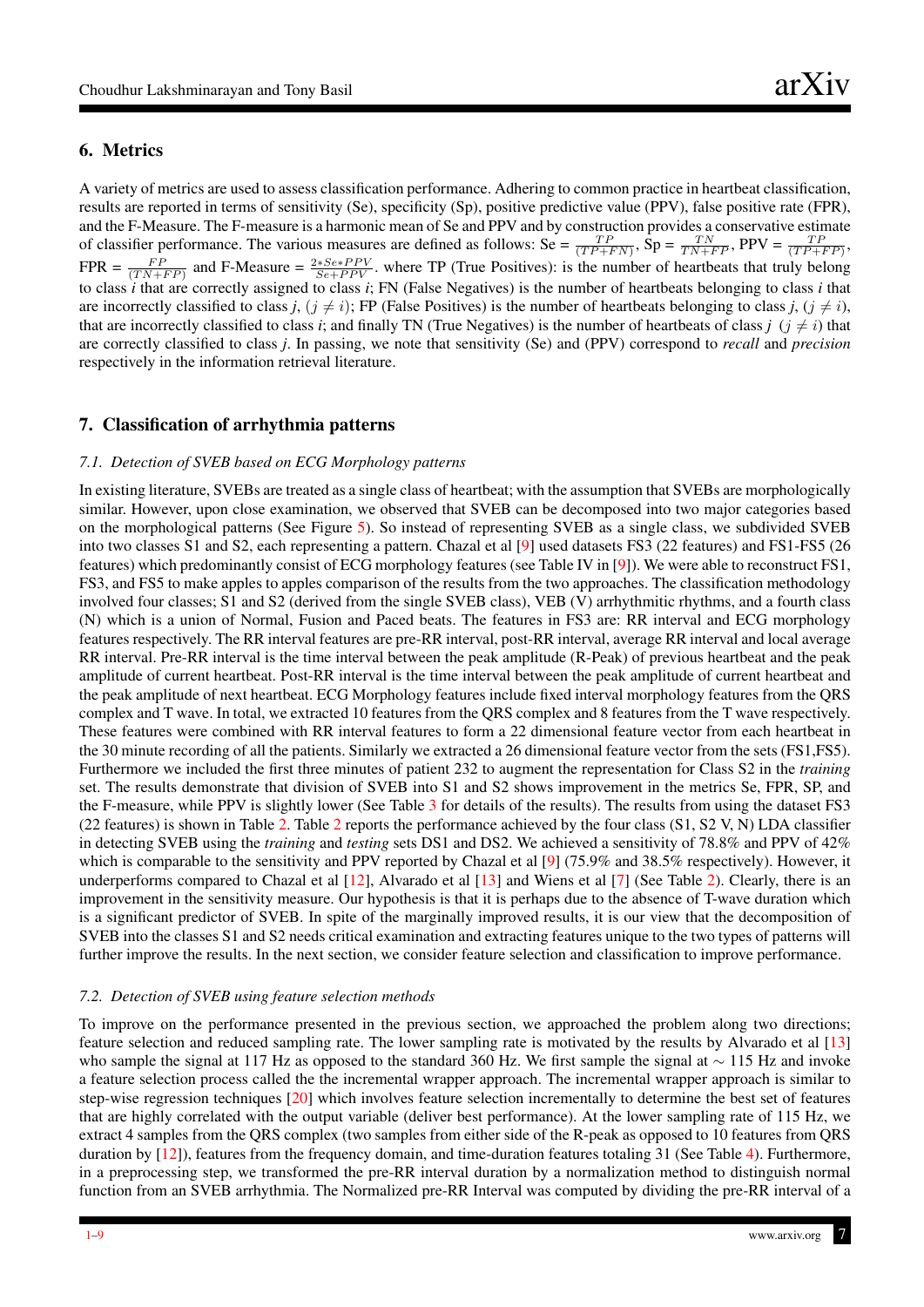heartbeat using the average pre-RR interval of normal beats (Any heartbeat other than SVEB, VEB, fusion and paced) in the neighborhood of that heartbeat. Since the Normal beats surrounding a heartbeat is not known a priori, the technique involves the detection of normal beats before computing the average pre-RR interval. This was a significant finding as it improved performance considerably. Using LDA in conjunction with Incremental wrapper approach, a 11 dimensional feature vector was identified (See Subset 1 in Table [5\)](#page-10-2). Similarly, using ANN, the incremental wrapper algorithm produced a 4 dimensional feature vector (See Subset 2 in Table [5\)](#page-10-2). Practicing Cardiologists confirmed that these are indeed the first order features they use to identify SVEB patterns. Among all the classifiers tested, an ensemble of ANN models achieved the best performance. An ensemble of 20 ANN models were used. The 20-run average is reported because we did not see significant change in the metrics beyond the 20 runs. The average Sensitivity, PPV, and F-measure was calculated across the 20 runs to assess performance. Finally, the classification results from the 5-class ANN was consolidated into 2 classes. The results are summarized in Table [6.](#page-10-0) Due to space constraints, the results for specificity (Sp) is not reported. However, statistics related to specificity (Sp) is available at a link provided at the end of Section [7.3.](#page-7-0)

#### <span id="page-7-0"></span>*7.3. Results*

The classification performance of the various algorithms is summarized in Table [6.](#page-10-0) First five rows is a compilation of results from the literature, while the last three rows (in bold) represent results obtained using LDA, QDA, and ANN based on our proposed modifications. Column 1 identifies prior techniques and our proposed method(s), Columns 2, 3 and 4 represent sensitivity (Se), positive predictive value (PPV) and F-Measure respectively when the classification involves SVEB; while columns 5, 6, and 7 represent sensitivity (Se), positive predictive value (PPV), and F-Measure respectively when classification involves VEB. We especially call attention to classification of SVEB type arrhythmia. Excluding Wiens et al [\[7\]](#page-8-10) (who use a 67 dimensional feature vector), ANN in an ensemble setting performs the best relative to the F-measure, PPV. The sensitivity (Se) while lower it is within range of the other methods. But noticeably, PPV is startlingly improved compared to the competitors. We believe the lower sampling rate eliminated some of the variation among the four combined (non-SVEB) classes, and so false positives rate was reduced. Furthermore, the sensitivity of 87.17 is close to 86.19 achieved by Alvarado et al [\[13\]](#page-8-3) who also sample at ~ 115 Hz. We also report the standard errors (s.e) of the metrics (within parentheses). We can see that clearly the algorithm is stable as the variance is a tiny fraction of the average metric values. It confirms the reliability of the results reported. Interestingly, LDA does well relative to the three metrics, followed by the Mixture of Experts (MOE). The mixture is a combination of LDA and QDA. The other classifiers (ANN, and ANN Ensembles) were not added to the mixture due to the incompatibility of classification criteria; i.e., LDA/QDA use posterior probabilities, while the others use the sum of squares of error. We are exploring enriching the mixture by all the classifiers by suitable criterion common across all classifiers. The results for the VEB type of arrhythmia self explanatory. It is noted that detection methods in a real-world setting are not intended to replace the cardiologist, but to serve as aid and reduce analytical cycle-times. The main failure of most machine learning techniques in the real-world are false positive rates, arcane feature sets, and esoteric machine learning algorithms. Excessive false alarm rate cause practitioners to disregard real threats. A procedure that delivers high sensitivity and low false positive rate is highly desirable and that is what we accomplished to deliver in this paper. Finally, We encourage the reader to visit https://sourceforge.net/projects/ecganalysis/ [\[21\]](#page-8-19) for details, experimental results, MATLAB code, and references.

# 8. Conclusion

In conclusion, a judicious choice of the features meaningful to the cardiologist shows a measurable impact on the detection of some common types of heart arrhythmia (SVEB, VEB). The usage of the incremental wrapper approach helped to identify important features that are related to heart function while controlling for the dimensionality of the feature vector. Our proposed solution eliminated the requirement of patient-specific labeled data. The application of the ANN classifier appears to have captured the non-linear behavior inherent in heart function. The down-sampling of the signal is important especially in the context of big data and Internet of Things (IoT) that includes signal streams from a large population of patients which may lead to bandwidth constraints. It is envisioned that these algorithms can be used in clinical settings as an assistive aid to cardiologists to accelerate the tedious process of examination and analyses of electronic cardiograms (ECG) charts. As next steps, we are exploring enhancements to the Mixture of Experts approach that utilizes different sets of features for each type of arrhythmia and consists of a competitive network of different types of algorithms (experts) each with a different classification criterion to enhance detection and classification. Furthermore, consultations with cardiologists revealed the significance of P wave in the heart cycle. However, due to the difficulty in detecting P waves with current methods, the feature did not yield significant improvement in performance. P-wave feature extraction and detection is therefore the critical step. We are considering multiple approaches to accurate P-wave feature extraction. Modeling the dichotomous SVEB (S1 and S2) requires additional exploration and research to improve detection rates.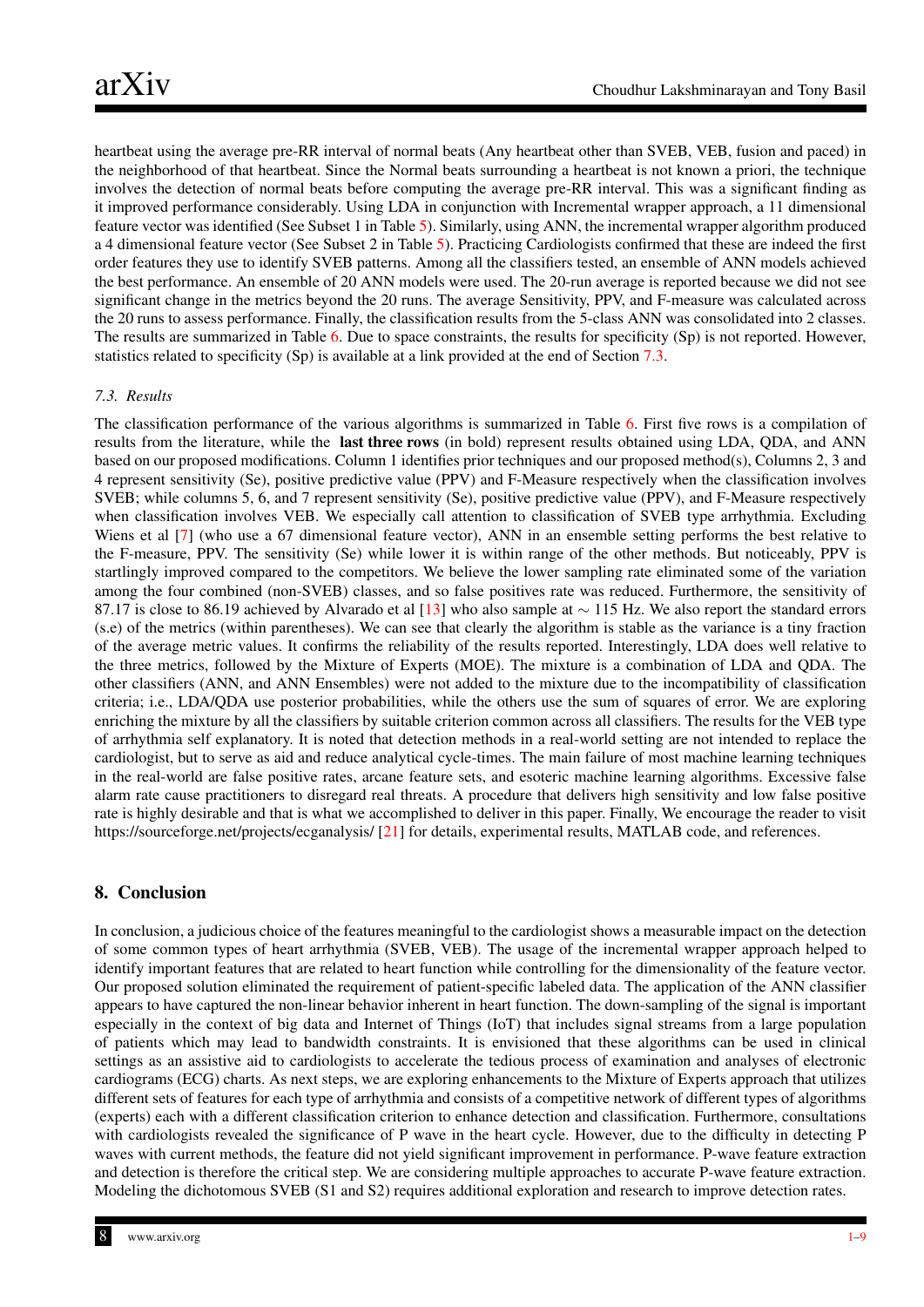# References

- <span id="page-8-0"></span>1. [http://www.who.int/cardiovascular\\_diseases/en/](http://www.who.int/cardiovascular_diseases/en/)
- <span id="page-8-1"></span>2. <http://www.world-heart-federation.org>
- 3. <http://cebp.aacrjournals.org/content/13/12/2126.full>
- <span id="page-8-2"></span>4. A. Volmer and R. Orglmeister, *Wireless body sensor network for lowpower motion-tolerant syncronized vital sign measurment,* in Engineering in Medicine and Biology Society, 2008. EMBS 2008. 30th Annual International Conference of the IEEE, aug. 2008, pp. 3422 3425.
- <span id="page-8-4"></span>5. Isabelle, Guyon, Andre, Elisseef, *An Introduction Variable and Feature Selection*, Journal of Machine Learning Research,3, (2003), 1157-1183
- <span id="page-8-5"></span>6. Gauthier Doquire, Gael de Lannoy, Damien Franois, Michel Verleysen *Feature Selection for Interpatient Supervised Heart Beat Classification*. Comp. Int. and Neurosc. 2011 (2011)
- <span id="page-8-10"></span>7. J. Wiens and J. Guttag, *Active learning applied to patient-adaptive heartbeat classification,* in Advances in Neural Information Processing Systems (NIPS), December 2011
- <span id="page-8-11"></span>8. T. Ince, S. Kiranyaz, and M. Gabbouj, *A generic and robust system for automated patient-specific classification of ecg signals,* Biomedical Engineering, IEEE Transactions on, vol. 56, no. 5, pp. 1415–1426, (2009)
- <span id="page-8-7"></span>9. P. de Chazal, M. ODwyer, and R. Reilly, *Automatic classification of heartbeats using ECG morphology and heartbeat interval features,* Biomedical Engineering, IEEE Transactions on, vol. 51, no. 7, pp. 1196–1206, (2004)
- <span id="page-8-15"></span>10. A. L. Goldberger, L. A. N. Amaral, L. Glass, J. M. Hausdorff, P. C. Ivanov, R. G. Mark, J. E. Mietus, G. B. Moody, C.-K. Peng, and H. E. Stanley, *PhysioBank, PhysioToolkit, and PhysioNet: Components of a new research resource for complex physiologic signals,* Circulation, vol. 101, no. 23, pp. e215–e220, (2000)
- <span id="page-8-6"></span>11. Y. H. Hu, S. Palreddy, and W. J. Tompkins, *A patient adaptable ECG beat classifier using a mixture of experts approach,* IEEE Trans. on Biomedical Engineering, vol. 44, no. 9, pp. 891–900, (1997)
- <span id="page-8-8"></span>12. P. de Chazal and R. Reilly, *A patient-adapting heartbeat classifier using ECG morphology and heartbeat interval features,* Biomedical Engineering, IEEE Transactions on, vol. 53, no. 12, pp. 2535 2543, Dec. 2006.
- <span id="page-8-3"></span>13. Alexander Singh Alvarado, Choudur Lakshminarayan, Jose C. Principe, *Time-based Compression and Classification of Heartbeats*, IEEE Transactions on Biomedical Engineering, 99, (2012)
- <span id="page-8-12"></span>14. Tony Basil, Bollepalli S. Chandra, and Choudur Lakshminarayan, *A Comparison of Statistical Machine Learning Methods in Heartbeat Detection and Classication,* Lecture Notes in Computer Science Volume 7678, 2012, pp 16-25
- <span id="page-8-13"></span>15. Tony Basil, Choudur Lakshminarayan, and C. Krishna Mohan, *Detection of Classes of Heart Arrhythmias based on Heartbeat Morphology Patterns,* SIAM 2nd International Workshop on Analytics for Cyber-Physical Systems, (2013)
- <span id="page-8-14"></span>16. Tony Basil and Choudur Lakshminarayan, *Automatic Classification of Heartbeats*, European Signal Processing Conference (EUSIPCO), 2014
- <span id="page-8-16"></span>17. R. Mark and R. Wallen, *AAMI-recommended practice:* testing *and reporting performance results of ventricular arrhythmia detection algorithms,* Tech. Rep. AAMI ECAR, (1987)
- <span id="page-8-17"></span>18. Trevor Hastie, Robert Tibshirani, and Jerome Friedman. *The Elements of Statistical Learning* Springer Series in Statistics Springer New York Inc., New York, NY, USA, (2001)
- 19. R.A. Johnson, and D.W. Wichern. *Applied Multivariate Statistical Analysis,* 3rd edition, Englewood Cliffs, New Jersey: Prentice Hall, (1992)
- <span id="page-8-18"></span>20. [http://en.wikipedia.org/wiki/Stepwise\\_regression](http://en.wikipedia.org/wiki/Stepwise_regression)
- <span id="page-8-19"></span>21. <https://sourceforge.net/projects/ecganalysis/>
- <span id="page-8-9"></span>22. P.de Chazal, *A Switching Feature Extraction System for ECG Heartbeat Classification,* Computing in Cardiology Conference (CinC), (2013)
- 23. P.M. Granitto, P.F. Verdes, and H.A. Ceccatto, *Neural network ensembles: evaluation of aggregation algorithms,* Artificial Intelligence, (2005)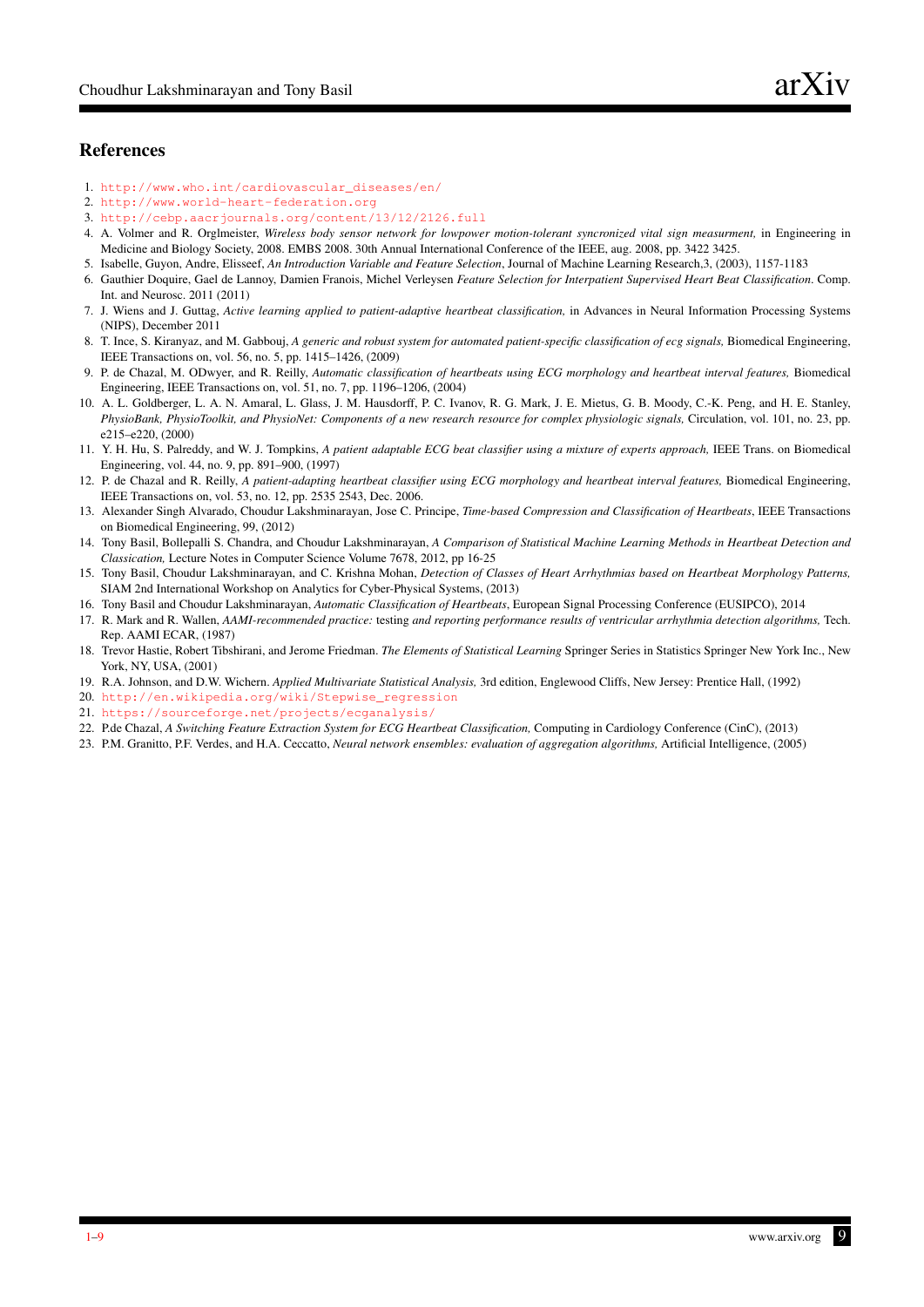| <b>MIT BIH heartbeat group</b>        | <b>AAMI</b> heartbeat class      | <b>Beats</b> |  |
|---------------------------------------|----------------------------------|--------------|--|
| Normal beat                           |                                  |              |  |
| Left bundle branch block beat         |                                  |              |  |
| Right bundle branch block beat        | N: Normal beat                   | 90631        |  |
| Atrial escape beats                   |                                  |              |  |
| Nodal (junctional) escape beat        |                                  |              |  |
| Atrial premature beat                 |                                  |              |  |
| Aberrated atrial premature beat       |                                  | 2781         |  |
| Nodal (junctional) premature beat     | S: Supraventricular ectopic beat |              |  |
| Supraventricular premature beat       |                                  |              |  |
| Premature ventricular contraction     |                                  |              |  |
| Ventricular escape beat               | V: Ventricular ectopic beat      | 7236         |  |
| Fusion of ventricular and normal beat | F: Fusion beat                   | 803          |  |
| Paced beat                            |                                  |              |  |
| Fusion of paced and normal beat       | Q: Unknown beat                  | 8043         |  |
| Unclassified beat                     |                                  |              |  |

<span id="page-9-0"></span>Table 1. MIT - BIH heartbeat group and the corresponding AAMI Standard heartbeat class (Source Alvarado et al [\[13\]](#page-8-3))

Table 2. Classification performance of LDA

<span id="page-9-2"></span>

| Methods               | <b>SVEB</b> |       |                  |  |  |  |
|-----------------------|-------------|-------|------------------|--|--|--|
|                       | Se          | PPV   | <b>F-Measure</b> |  |  |  |
| Chazal et al [9]      | 75.9        | 38.5  | 51.08            |  |  |  |
| Chazal et al [12]     | 87.7        | 47    | 61.20            |  |  |  |
| Alvarado et al $[13]$ | 86.19       | 56.68 | 68.38            |  |  |  |
| Wiens et al [7]       | 92          | 99.5  | 95.60            |  |  |  |
| <b>Proposed LDA</b>   | 78.8        | 42    | 54.79            |  |  |  |

| Table 3. Comparison with state of the art classification techniques |  |  |  |
|---------------------------------------------------------------------|--|--|--|
|---------------------------------------------------------------------|--|--|--|

<span id="page-9-1"></span>

| <b>Methods</b>      |           |            |            | <b>VEB</b> |                  |           |            |            |           |                  |
|---------------------|-----------|------------|------------|------------|------------------|-----------|------------|------------|-----------|------------------|
|                     | <b>Se</b> | <b>PPV</b> | <b>FPR</b> | <b>SP</b>  | <b>F-Measure</b> | <b>Se</b> | <b>PPV</b> | <b>FPR</b> | <b>SP</b> | <b>F-Measure</b> |
| Chazal et al [9]    | 75.9      | 38.5       | 4.7        | 95.3       | 51.08            | 77.7      | 81.9       | 1.2        | 98.8      | 79.74            |
| Chazal et al [12]   | 87.7      | 47         | 3.8        | 96.2       | 61.20            | 94.3      | 96.2       | 0.3        | 99.7      | 95.24            |
| Alvarado et al [13] | 86.19     | 56.68      | 2.55       | 97.45      | 68.38            | 92.43     | 94.82      | 0.4        | 99.6      | 93.60            |
| Wiens et al [7]     | 92        | 99.5       | 0.0        | 100.0      | 95.60            | 99.6      | 99.3       | 0.1        | 99.9      | 99.44            |
| <b>Proposed LDA</b> | 89.1      | 36.8       | 4.1        | 95.9       | 52.09            | 82.04     | 78.25      | 1.59       | 98.41     | 80.1             |